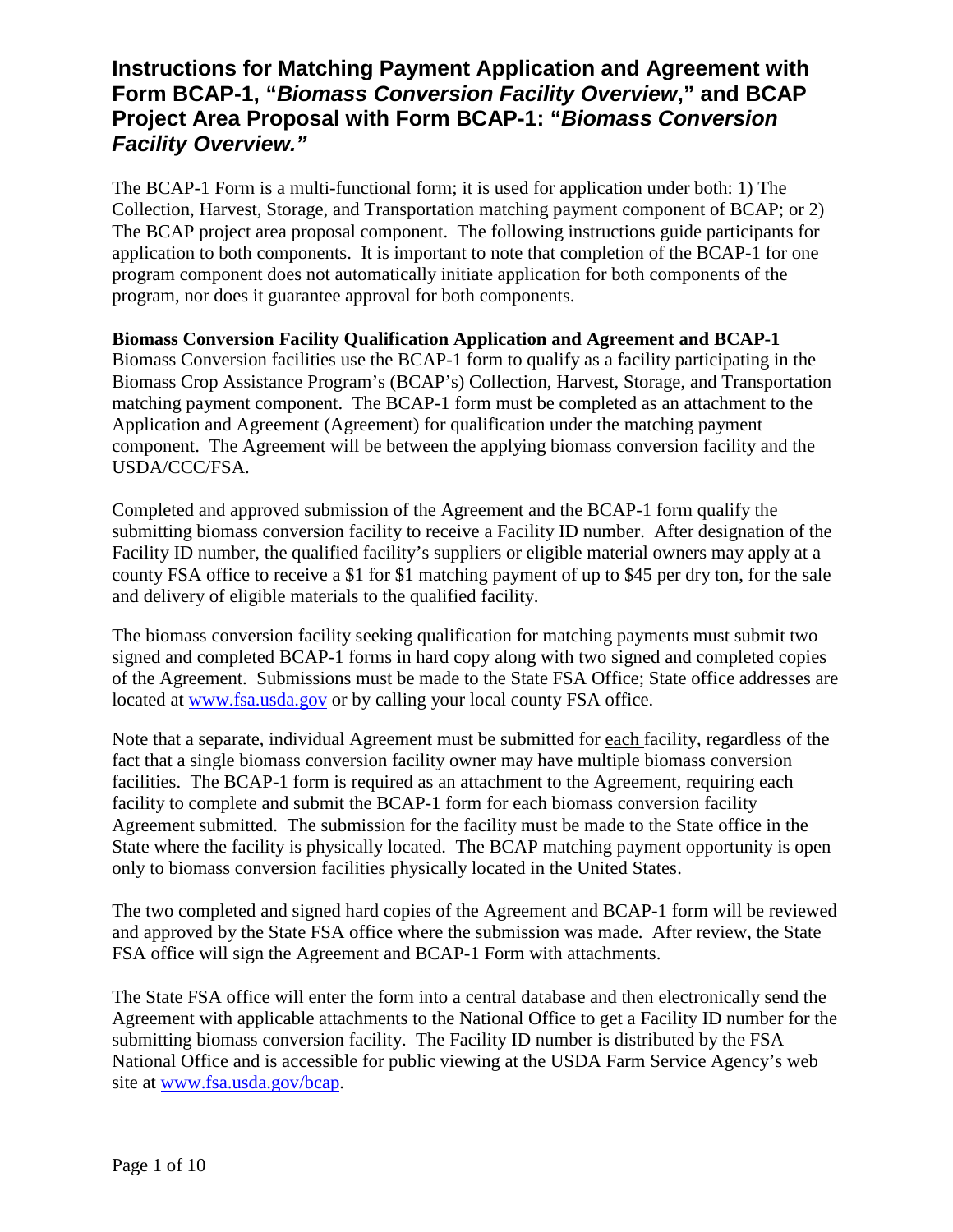The National Office will contact the State FSA Office once the Facility ID number is assigned and posted. The State Office will then record the Facility ID number on a fully executed original copy of the Agreement and return it to the biomass conversion facility. The biomass conversion facility is considered a qualified facility on the date that the Facility ID number is assigned. Only deliveries of eligible material on and after this date from eligible material owners that have been approved by the County FSA office will be eligible for a BCAP matching payment.

## **BCAP Project Area Proposal and BCAP-1:**

BCAP project sponsors that are participating in the BCAP project area will use the BCAP-1 to provide information for the BCAP project area proposal. The BCAP-1 will be used to provide information about the committed biomass conversion facility (ies) or biomass conversion facility (ies) associated with the proposed BCAP project area proposal. The BCAP-1 is a required part of the BCAP project area proposal. BCAP project sponsors may either be a biomass conversion facility or a group of producers.

The BCAP-1 form is part of the BCAP project area proposal package and must be submitted with attachments to the State FSA office. The State FSA office, where the majority of the proposed project area land is physically located, will review the BCAP-1 as part of the project area proposal and recommend (forward) the National office. If recommended by the State project proposal review team, a National office review will take place. After the National office review, approved project area proposals are assigned project area ID number. BCAP project area designations provide eligibility for certain producers within project areas to apply for establishment and annual payment for the production of certain eligible crops to be used by biomass conversion facilities.

The BCAP project proposal must be mailed or emailed in .pdf format to the appropriate State FSA office. State office addresses are located at [www.fsa.usda.gov](http://www.fsa.usda.gov/) or by calling your local county FSA office. Mark the mailing, "Attention: State Con./BCAP Proposal."

## **General Submission Information:**

Incomplete submissions will be returned to the submitting entity with explanation by the State FSA office. Submissions that fail to meet the BCAP matching payment qualification or BCAP project area proposal requirements will also be notified by the State Executive Director's office to the submitting entity.

Customers with electronic access may download the Agreement, BCAP-1 form and BCAP project area proposal documents online. The electronic versions are available on the USDA Farm Service Agency's web site at [www.fsa.usda.gov/bcap.](http://www.fsa.usda.gov/bcap)

For more information about the Agreement, BCAP-1 form, matching payments and BCAP project area proposals visit the USDA Farm Service Agency's web site at [www.fsa.usda.gov/energy](http://www.fsa.usda.gov/energy) or contact Kelly Novak at 202.720.4053 or [cepdmail@wdc.usda.gov](mailto:cepdmail@wdc.usda.gov) .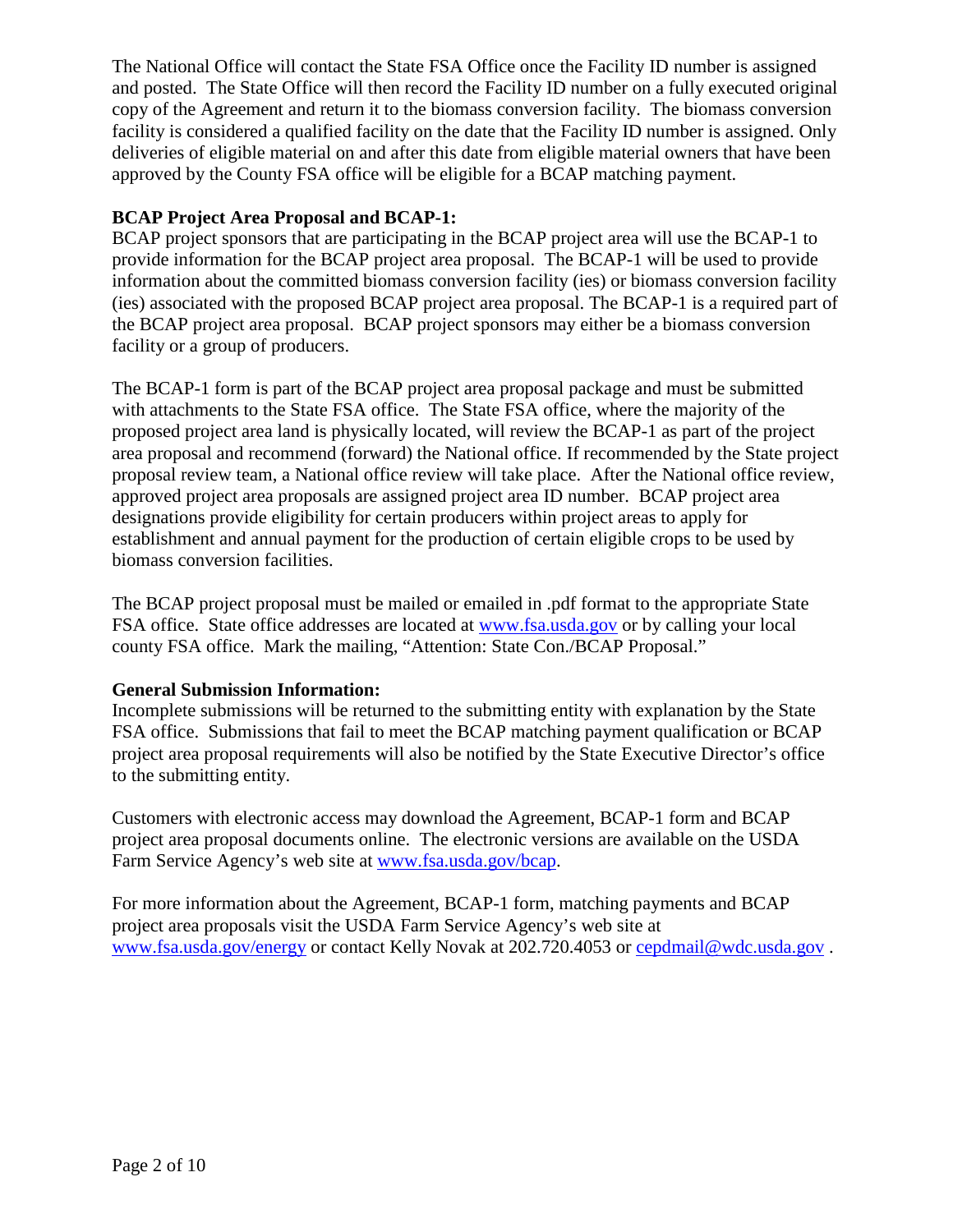**Biomass Conversion Facility must complete "Biomass Conversion Facility Overview," Items 1, and 3 through 21.** 

*Items 1 - 21*

| <b>Fld Name /</b><br><b>Item No.</b>                         | <b>Instruction</b>                                                                                                                                                                                                                       |
|--------------------------------------------------------------|------------------------------------------------------------------------------------------------------------------------------------------------------------------------------------------------------------------------------------------|
| 1<br>Name of the<br><b>Biomass</b><br>Conversion<br>Facility | Enter the exact name of the facility submitting the application, as<br>specified in applicable business charters.                                                                                                                        |
|                                                              | <b>NOTE:</b> Each facility will need to complete a separate Biomass<br>Conversion Facility Overview as an attachment with their Agreement<br>or BCAP project area proposal.                                                              |
| 2A<br><b>Facility ID</b>                                     | Leave blank. For FSA use only.                                                                                                                                                                                                           |
| Number                                                       | <b>NOTE:</b> BCAP-1 forms completed as part of a BCAP project area<br>proposal will NOT be considered an application for qualification for<br>the matching payment participation unless an Agreement is also<br>completed and submitted. |
| 2B<br>Date ID<br>Assigned                                    | Leave blank. For FSA use only.                                                                                                                                                                                                           |
| 3A, B, C,<br>and D<br><b>Street</b>                          | Enter the address of the physical location of the applicant facility,<br>including the street number, street name, city, state, and zip code.                                                                                            |
| Address of<br>Primary<br>Location                            | <b>NOTE:</b> Each physical facility location must complete a separate<br>Agreement and BCAP-1 form for matching payment qualification ID<br>number or a separate BCAP-1 form for project area proposals.                                 |
| 3E<br>Mailing<br><b>Address</b>                              | Enter the address where the applicant facility desires mailed items to be<br>sent. Mailing address should include the street number, street name,<br>city, state, and zip code.                                                          |
| 4<br>County of<br>Primary<br>Location                        | Enter the County where the facility is located.                                                                                                                                                                                          |
| 5<br>State/County<br>Code of the<br>primary<br>location      | The State/County FSA Code is assigned by the Farm Service Agency.<br>The State and U.S. Territories Codes consist of two digits and the<br>County Code consists of three digits.                                                         |
|                                                              | The County FSA office can provide these Codes, as published in 1-<br>CM. No other characters, such as dashes, alpha, or slashes are to be<br>recorded in this block.                                                                     |
|                                                              | <b>NOTE:</b> For example, California is "06" and Shasta county, California<br>is "089," so the complete entry would be "06089."                                                                                                          |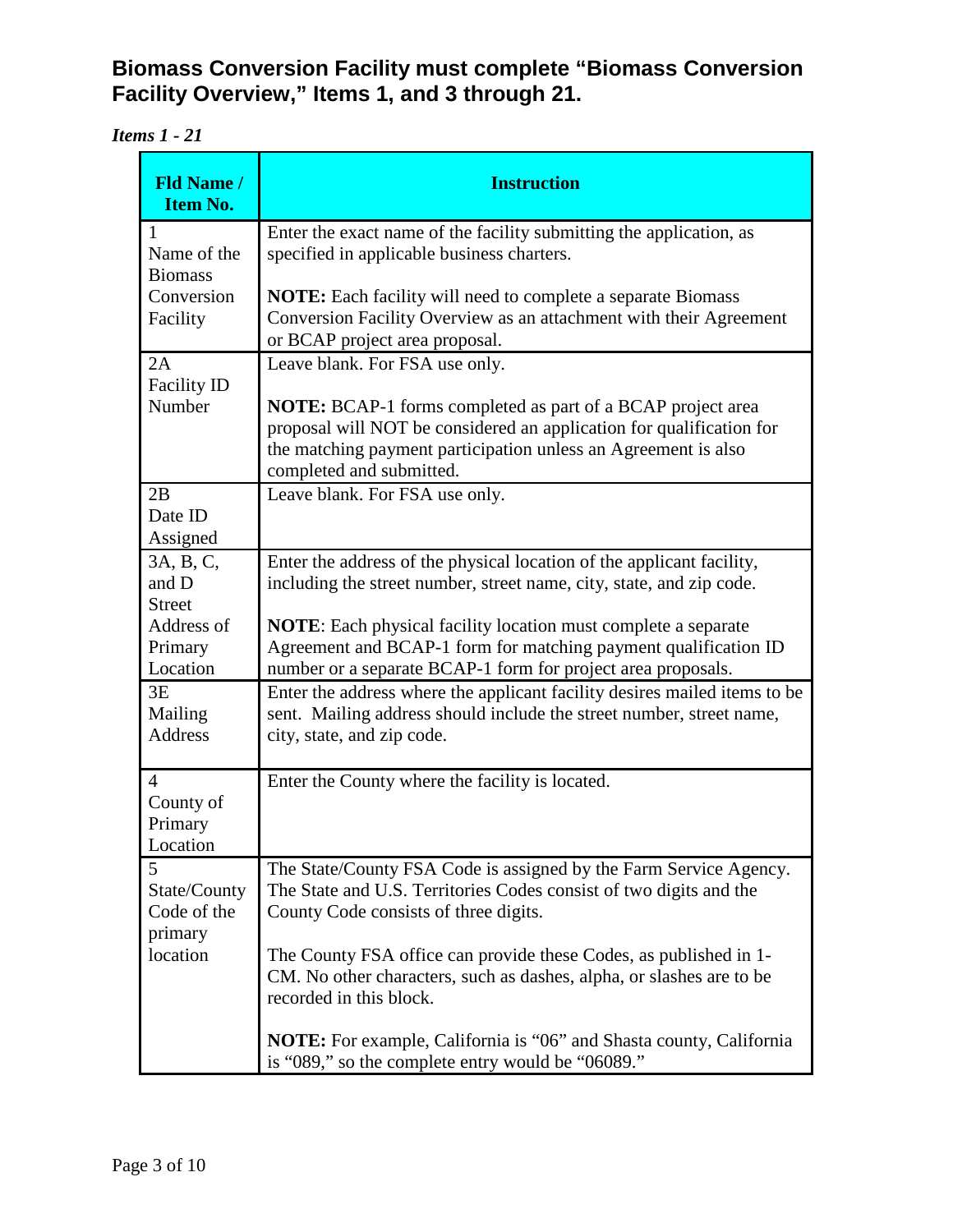| <b>Fld Name /</b><br><b>Item No.</b>                                                | <b>Instruction</b>                                                                                                                                                                                                                                                                                                                                                                                                                          |
|-------------------------------------------------------------------------------------|---------------------------------------------------------------------------------------------------------------------------------------------------------------------------------------------------------------------------------------------------------------------------------------------------------------------------------------------------------------------------------------------------------------------------------------------|
| 6<br>Telephone<br>number                                                            | Enter the telephone number for the facility, where the facility can<br>receive telephonic communication from USDA, the general public and<br>eligible material owners.                                                                                                                                                                                                                                                                      |
| $\tau$<br>Email<br>address                                                          | Enter the email address for the facility, where the facility can receive<br>electronic communication from USDA, the general public and eligible<br>material owners.                                                                                                                                                                                                                                                                         |
| <b>8A</b><br>State and<br>County<br>Codes                                           | The county or counties will be the locations where the submitting<br>facility conducts "biomass business" within the State where the entity's<br>biomass conversion facility is located. The county where the entity<br>conducts "biomass business" can include, but is not limited to, a county<br>where biomass supply is purchased, a county where biomass material is<br>stored, or a county where the biomass crop supply is produced. |
|                                                                                     | The State/County FSA Code is assigned by the Farm Service Agency.<br>The State and U.S. Territories Codes consist of two digits and the<br>County Code consists of three digits.                                                                                                                                                                                                                                                            |
|                                                                                     | The County FSA office can provide these Codes, as published in 1-<br>CM.                                                                                                                                                                                                                                                                                                                                                                    |
|                                                                                     | <b>NOTES:</b> For example, California is "06" and Shasta county, California<br>is "089," so the complete entry would be "06089." No other characters,<br>such as dashes, alpha, or slashes are to be recorded in this block.                                                                                                                                                                                                                |
|                                                                                     | If business is conducted beyond 32 counties, list only the top 32<br>counties which have the current highest volume of biomass business in<br>progress.                                                                                                                                                                                                                                                                                     |
|                                                                                     | If biomass business is conducted in the majority of the counties within<br>a State, record only the State FSA Code.                                                                                                                                                                                                                                                                                                                         |
| 8 <sub>B</sub><br>Company<br>Structure                                              | Check all that apply. Selections should describe the legal standing of<br>the facility.                                                                                                                                                                                                                                                                                                                                                     |
| 8C<br>North<br>American<br>Industry<br>Classificatio<br>n System<br>(NAICS)<br>Code | The North American Industry Classification System (NAICS) is the<br>standard used by Federal statistical agencies in classifying business<br>establishments for the purpose of collecting, analyzing, and publishing<br>statistical data related to the U.S. business economy.                                                                                                                                                              |
|                                                                                     | NAICS was developed under the auspices of the Office of Management<br>and Budget (OMB), and adopted in 1997 to replace the Standard<br>Industrial Classification (SIC) system.                                                                                                                                                                                                                                                              |
|                                                                                     | To access the list of 2007 NAICS codes visit:                                                                                                                                                                                                                                                                                                                                                                                               |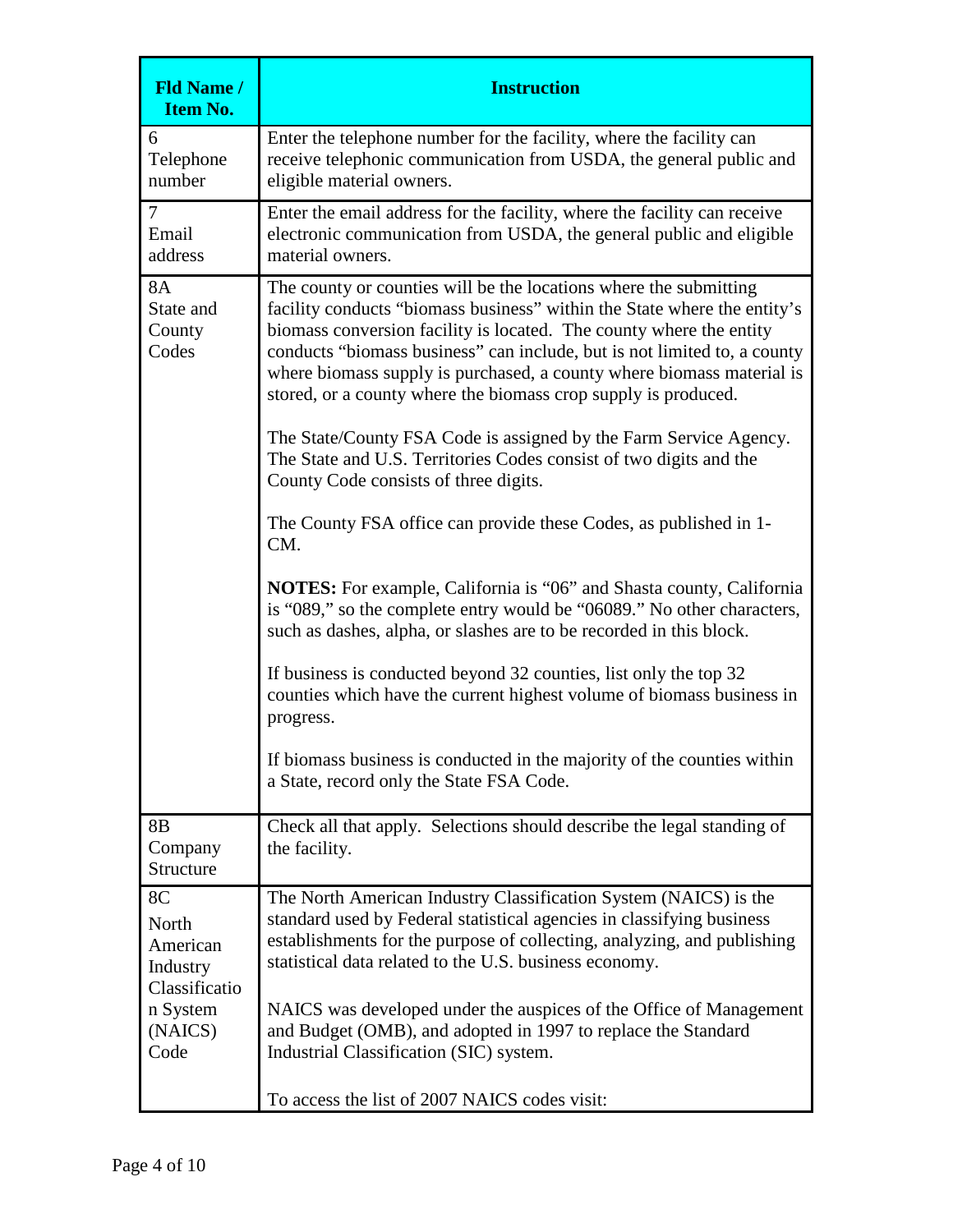| <b>Fld Name /</b><br><b>Item No.</b>                                                                         | <b>Instruction</b>                                                                                                                                                                                                                                                                                                                                                                                                                                                                                                                             |
|--------------------------------------------------------------------------------------------------------------|------------------------------------------------------------------------------------------------------------------------------------------------------------------------------------------------------------------------------------------------------------------------------------------------------------------------------------------------------------------------------------------------------------------------------------------------------------------------------------------------------------------------------------------------|
|                                                                                                              | www.census.gov/eos/www/naics/ or call 1-888-75NAICS.                                                                                                                                                                                                                                                                                                                                                                                                                                                                                           |
|                                                                                                              | For example, if your facility produces electricity using biomass, the<br>NAICS code will be 221119.                                                                                                                                                                                                                                                                                                                                                                                                                                            |
|                                                                                                              | <b>NOTE:</b> Major source air emission facilities will be able to find the<br>NAICS code on the face page of the Title V air permit.                                                                                                                                                                                                                                                                                                                                                                                                           |
| 9A & B<br><b>Biomass</b><br>Conversion<br>Production<br>Status:<br>Production<br><b>Start-up Date</b>        | Check if the production is "Since" for already established and<br>operating biomass conversion facilities or check "Expected" if the<br>biomass conversion facility is not yet in operation.                                                                                                                                                                                                                                                                                                                                                   |
|                                                                                                              | Enter the date that the conversion facility began production or will<br>begin production. Production means the act of manufacturing from<br>raw biomass materials or intermediary feedstock to a bioenergy or<br>biobased products.                                                                                                                                                                                                                                                                                                            |
|                                                                                                              | This production start date should be the date that the facility began or<br>begins operation under the applicable legal authorities from Federal,<br>State, and local government(s).                                                                                                                                                                                                                                                                                                                                                           |
|                                                                                                              | Record your date in the following format: MM-DD-YYYY                                                                                                                                                                                                                                                                                                                                                                                                                                                                                           |
| 10<br><b>Brief</b><br>Overview of<br>Facility<br><b>Business</b><br>Operations<br>and Biomass<br>Utilization | Enter items that give an overview concerning the facility operations<br>and BCAP eligible biomass use, such as the facility's production goals<br>and benchmarks, employee numbers, governing board and Executive<br>team profile, credit arrangements, existing supply contracts, financial<br>overview and company milestones.                                                                                                                                                                                                               |
|                                                                                                              | Provide an overview of the BCAP eligible biomass utilization. Items<br>covering BCAP eligible biomass consumption should include, but are<br>not limited to the following:                                                                                                                                                                                                                                                                                                                                                                     |
|                                                                                                              | 1. What percentage (dry tons) of woody materials consumed annually<br>will be collected or harvested from non BCAP contract acreage<br>("Contract acreage" are those acres enrolled under the BCAP project<br>area) that will be a byproduct of a preventative treatment for reduction<br>or containment of disease or insect infestation; for restoration of<br>ecosystem health; or removal for the purpose of reducing hazardous<br>fuels (BCFs may need to consult with Eligible Material Owner<br>suppliers to confirm this information); |
|                                                                                                              | NOTE: If the removal is for restoration of ecosystem health, explain<br>your definition of "ecosystem Health."                                                                                                                                                                                                                                                                                                                                                                                                                                 |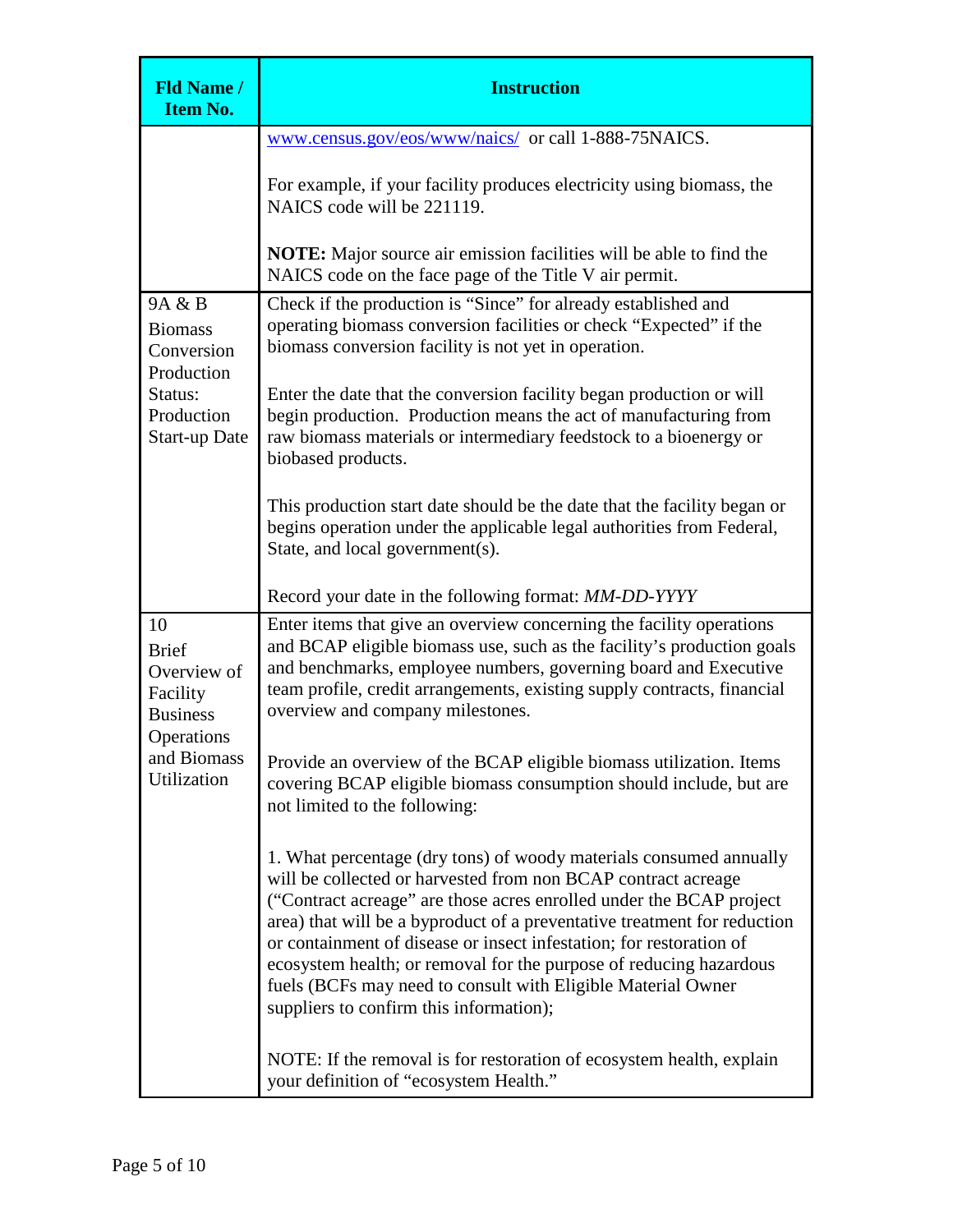| <b>Fld Name /</b><br><b>Item No.</b>             | <b>Instruction</b>                                                                                                                                                                                                                                                                                                                                       |
|--------------------------------------------------|----------------------------------------------------------------------------------------------------------------------------------------------------------------------------------------------------------------------------------------------------------------------------------------------------------------------------------------------------------|
|                                                  | 2. Will the eligible material be a new feed stock supply or will it serve<br>as a continuance of existing feedstock supply;                                                                                                                                                                                                                              |
|                                                  | 3. What percentage (dry tons) of woody materials consumed annually<br>will not already have an existing product market in the region where<br>the facility is located or the supplier is based (BCFs may consult with<br>their State Forestry officials to confirm this information); and                                                                |
|                                                  | 4. What percentage (dry tons) of eligible materials consumed annually<br>is already known to be collected or harvested directly from the land by<br>the eligible material owner that provides the supply.                                                                                                                                                |
|                                                  | Begin your response in the space provided. Attachments may also be<br>submitted to supplement the response. Attachments may not exceed 2<br>pages and should be written to provide the information requested in<br>this block.                                                                                                                           |
|                                                  | NOTE: One or two word answers will be deemed insufficient and the<br>form will be considered incomplete. A description should provide the<br>reviewer with an understanding of what the facility's business<br>operations.                                                                                                                               |
| $11A, 1 - 5$<br>Types of<br>Material<br>Consumed | This selection ranges concerns the type(s) of $BCAP$ eligible biomass<br>used only at this biomass conversion facility. Do not report materials<br>you use that do not meet BCAP eligibility requirements. Check all that<br>apply at present or in cases of start-up operations, indicate the projected<br>type(s) of BCAP eligible biomass to be used. |
|                                                  | For the basic BCAP list of eligible materials, consult the BCAP web<br>page at http://www.fsa.usda.gov/bcap. For the regional specific list of<br>eligible materials in the area where your facility is located or where<br>your BCAP eligible material supply is collected or harvested, contact<br>the applicable State FSA office.                    |
|                                                  | Responses to this block should correspond with the responses given in<br>block 10 concerning BCAP eligible biomass utilization and<br>consumption. All categories listed are subject to eligibility provisions<br>for non-woody materials and woody materials.                                                                                           |
|                                                  | The requirements for woody material collected or harvested outside<br>contract acreage ("Contract acreage" are those acres enrolled under the<br>BCAP project area) are as follows:                                                                                                                                                                      |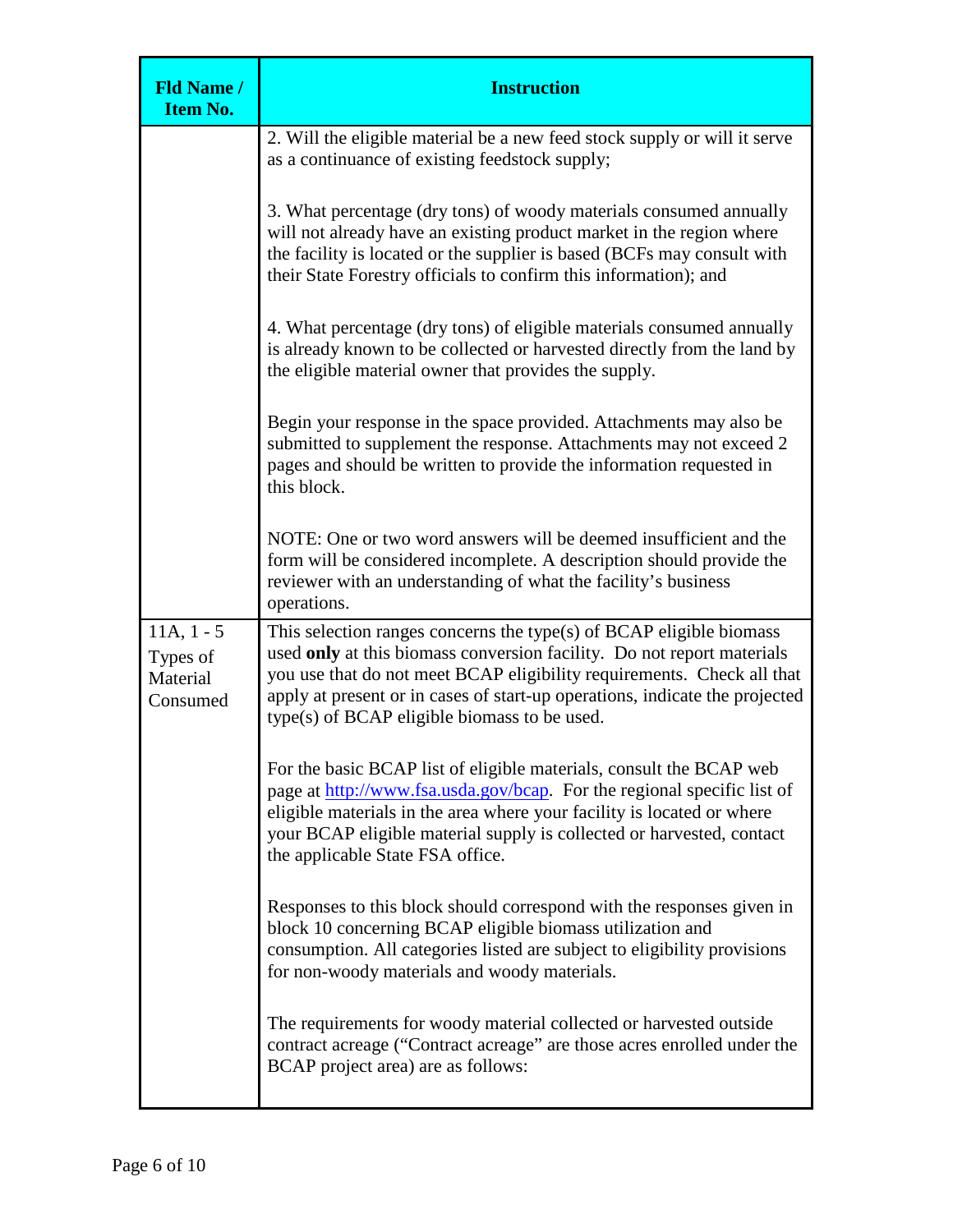| <b>Fld Name /</b><br><b>Item No.</b>                                                           | <b>Instruction</b>                                                                                                                                                                                                                                                                                                                                                                                                                                                                                                                                                                                                                                                                    |
|------------------------------------------------------------------------------------------------|---------------------------------------------------------------------------------------------------------------------------------------------------------------------------------------------------------------------------------------------------------------------------------------------------------------------------------------------------------------------------------------------------------------------------------------------------------------------------------------------------------------------------------------------------------------------------------------------------------------------------------------------------------------------------------------|
|                                                                                                | 1. Be a byproduct of a preventative treatment for:<br>the reduction or containment of disease or insect infestation;<br><b>or</b><br>removals that are a reduction of hazardous fuels; or<br>the restoration of ecosystem health;<br>2. Are not used for a higher product value or existing product market;<br>3. Are collected or harvested directly from the land by the eligible<br>material owner;<br>4. Are collected or harvested according to a new or amended forest<br>stewardship plan or equivalent plan;<br>5. Is not collected or harvested before the EMO's approval for<br>matching payments; and<br>6. Will be separated from a higher product value before delivery. |
|                                                                                                | BCFs may choose to also consult with their material owners supplying<br>materials to ensure their responses are accurate.                                                                                                                                                                                                                                                                                                                                                                                                                                                                                                                                                             |
| $11B, 1-9$<br>Types of<br>Crops (for<br><b>BCAP</b><br>project area<br>proposal<br>submission) | This selection range concerns the type(s) of BCAP eligible crops used<br>only at the committed biomass conversion facility (ies).<br><b>NOTE:</b> This section is to be completed only by project sponsors of<br>BCAP project area proposals. The information gathered in this section<br>identifies crop production that supports the biomass conversion facility<br>that is offering a letter of commitment or that is associated with the<br>proposal.                                                                                                                                                                                                                             |
| $12A - B$<br>Conversion<br>Process                                                             | This selection range concerns the type of conversion process used in<br>production only at this biomass conversion facility. Check all that<br>apply at present.                                                                                                                                                                                                                                                                                                                                                                                                                                                                                                                      |
| $13A-D$<br><b>Biomass</b><br>Conversion<br><b>Facility Final</b><br>Product                    | This selection range concerns the types of energy and fuel produced for<br>the submitting only to the biomass conversion facility. Check all that<br>apply at present.<br><b>NOTE:</b> Provide a description of any biobased products in 13D. Check<br>with the State FSA office to determine if the biobased product meets<br>the standards of the BCAP.                                                                                                                                                                                                                                                                                                                             |
| $14A-C$<br>Annual<br>Production<br>Capacity                                                    | Enter in item 14C the corresponding unit of total annual production<br>capacity for the product(s) selected in Item 13.<br>"Annual production" means the 12-month total for production of<br>bioenergy or biobased product for this facility only.<br>For submitting biomass conversion facilities that have not yet started                                                                                                                                                                                                                                                                                                                                                          |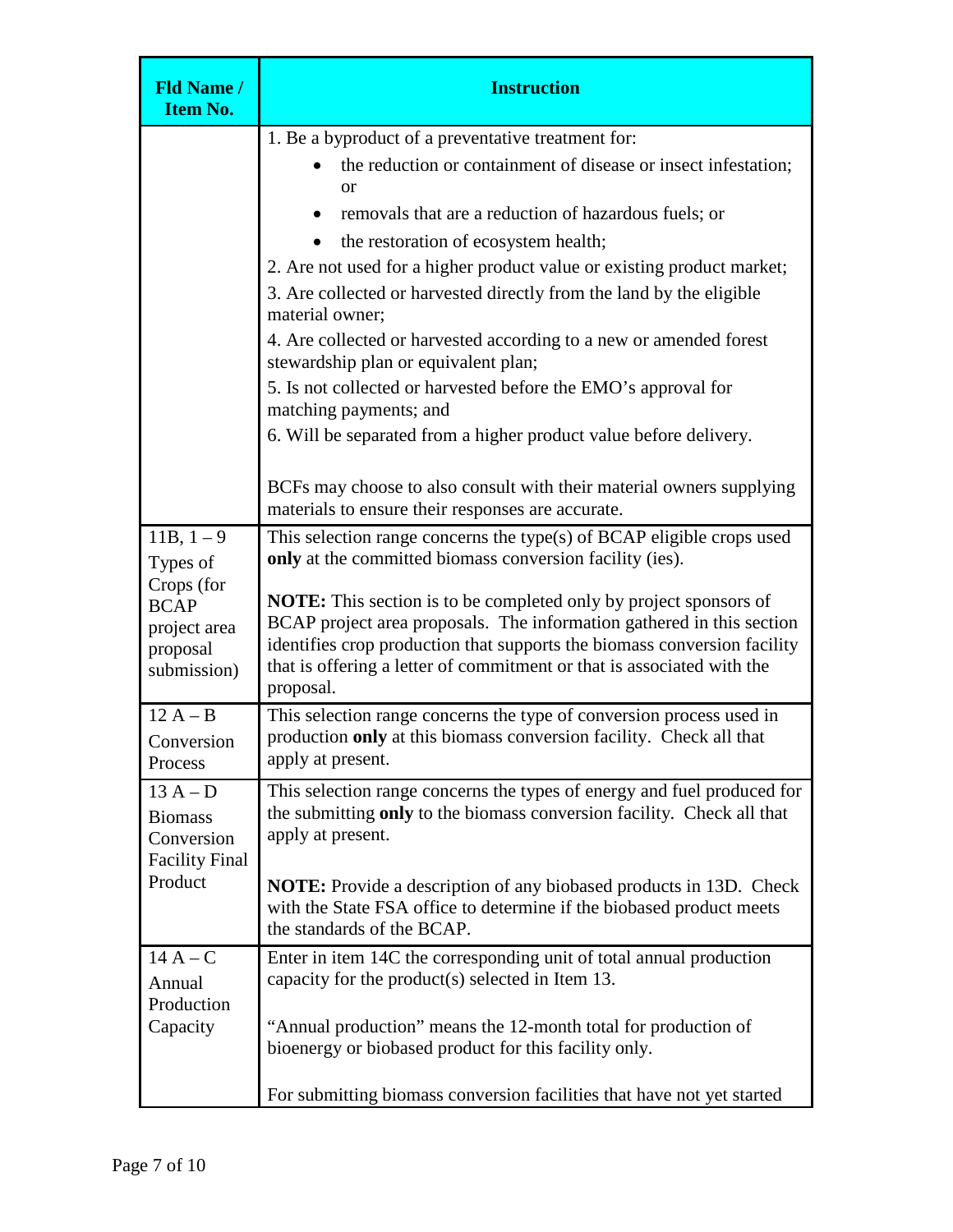| <b>Fld Name /</b><br><b>Item No.</b>             | <b>Instruction</b>                                                                                                                                                                                                                                                                                                                                                                                                                                                                    |
|--------------------------------------------------|---------------------------------------------------------------------------------------------------------------------------------------------------------------------------------------------------------------------------------------------------------------------------------------------------------------------------------------------------------------------------------------------------------------------------------------------------------------------------------------|
|                                                  | operations, a projected annual production is acceptable.                                                                                                                                                                                                                                                                                                                                                                                                                              |
| 15<br>On-Site<br>Material<br>Storage<br>Capacity | Enter all that apply and check the corresponding unit of eligible<br>material capacity.<br>"On-site material storage capacity" means the limit for storage of the<br>materials used only at this facility. The capacity recorded must reflect<br>the capacity located at this facility's physical address.                                                                                                                                                                            |
|                                                  | The capacity reported here also should not violate applicable Federal,<br>State or local laws and ordinances and should reflect present storage<br>capacity.                                                                                                                                                                                                                                                                                                                          |
|                                                  | For submitting biomass conversion facilities that have not yet started<br>operations, a projected on-site feedstock and material storage capacity<br>is acceptable.                                                                                                                                                                                                                                                                                                                   |
| 16<br>Off-Site<br>Feedstock                      | Enter all that apply and check the corresponding unit of eligible<br>material capacity.                                                                                                                                                                                                                                                                                                                                                                                               |
| and Material<br>Storage<br>Capacity              | "Offsite material storage capacity" means that limit for storage of the<br>materials used only at this facility, which is not located at this facility's<br>physical address.                                                                                                                                                                                                                                                                                                         |
|                                                  | The capacity reported here should not violate applicable Federal, State<br>or local laws and ordinances and should reflect present storage<br>capacity.                                                                                                                                                                                                                                                                                                                               |
|                                                  | For submitting biomass conversion facilities that have not yet started<br>operations, a projected off-site feedstock and material storage capacity<br>is acceptable.                                                                                                                                                                                                                                                                                                                  |
| $17A - F$                                        | Enter permit or license numbers and expiration dates.                                                                                                                                                                                                                                                                                                                                                                                                                                 |
| Permits and                                      | Enter your dates in the following format: MM-DD-YYYY                                                                                                                                                                                                                                                                                                                                                                                                                                  |
| License<br>Obtained                              | Permits presented must be issued in the name of the legal entity<br>submitting the BCAP-1. If the permit is not issued in the name of the<br>submitting entity, a legal notice of conveyance of permits and license<br>must be presented with the BCAP-1. Permits must also be current.<br>Expired permits, including boiler permits, will not be accepted. Proof<br>of the re-application for a permit may be considered in the instance<br>where the permitting process is lengthy. |
|                                                  | For example, major source emission facilities that require a Title V air<br>quality permit can provide proof of re-application and status of                                                                                                                                                                                                                                                                                                                                          |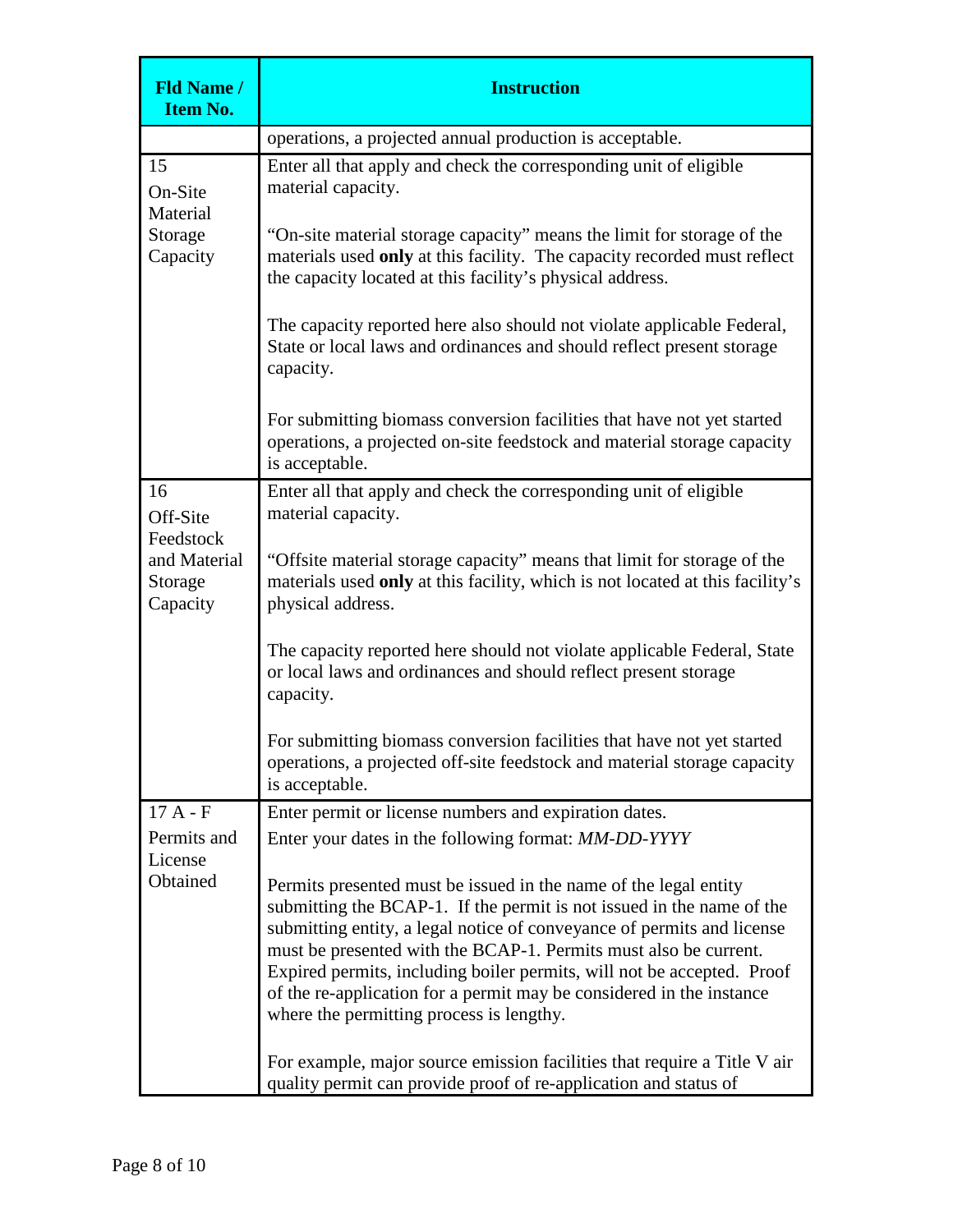| <b>Fld Name /</b><br><b>Item No.</b>                                                      | <b>Instruction</b>                                                                                                                                                                                                                                                                                                                   |
|-------------------------------------------------------------------------------------------|--------------------------------------------------------------------------------------------------------------------------------------------------------------------------------------------------------------------------------------------------------------------------------------------------------------------------------------|
|                                                                                           | application in combination with permit.                                                                                                                                                                                                                                                                                              |
|                                                                                           | In addition, for facilities under construction or still in the process of<br>retrofit and permitting, a letter of approval for operation may be<br>obtained from the permitting or licensing agency. Work with your State<br>FSA office to ensure the proper documentation is submitted.                                             |
|                                                                                           | <b>NOTE:</b> Applications submitted with no evidence of environmental<br>licensing or permitting must provide a letter from the applicable State<br>or agency indicating that the facility is exempt from application for<br>permitting or licensing. Failure to present letters of exemption could<br>render the BCAP-1 incomplete. |
|                                                                                           | The American Society for Testing and Materials (ASTM) Standards<br>are voluntary standards. Record any ASTM standards related to the<br>biomass conversion process and operations.                                                                                                                                                   |
|                                                                                           | For example, if your operation produces wood pellets recording ASTM<br>E871, the Standard Test Method for Moisture Analysis of Particulate<br>Wood Fuels, could be recorded. A recording of E871 is sufficient.                                                                                                                      |
| 18<br>Have all the<br>necessary<br>permits been<br>obtained                               | Check only one to indicate whether "YES" all permits have been<br>obtained for this facility or "NO," all permits have NOT been obtained<br>for this facility.                                                                                                                                                                       |
| 19<br>Check off all<br>that apply<br>and provide<br>copies of<br>applicable<br>documents. | Check all that apply and complete and attach copies of the representing<br>document(s).                                                                                                                                                                                                                                              |
|                                                                                           | NOTE: If a document attachment is lengthy, more than five pages,<br>submission of the document on a CD ROM or thumb drive or jump<br>drive is acceptable. Check with your State FSA office to determine the<br>acceptable submission format.                                                                                         |
| 20A<br><b>Print Name</b><br>of Rep.                                                       | Enter the first and last name of the representative for the submitting<br>biomass conversion facility that is signing the BCAP-1 form.                                                                                                                                                                                               |
|                                                                                           | <b>NOTE:</b> For those completing the BCAP-1 as a project sponsor, if you<br>are the biomass conversion facility you will be the signing<br>representative. If you are a group of producers and do not own the<br>biomass conversion facility, you will not be the signing representative.                                           |
| 20B<br>Title                                                                              | Enter the signing representative's title that is assigned to the individual<br>by the entity or best reflects the signing representative's role with the<br>entity.                                                                                                                                                                  |